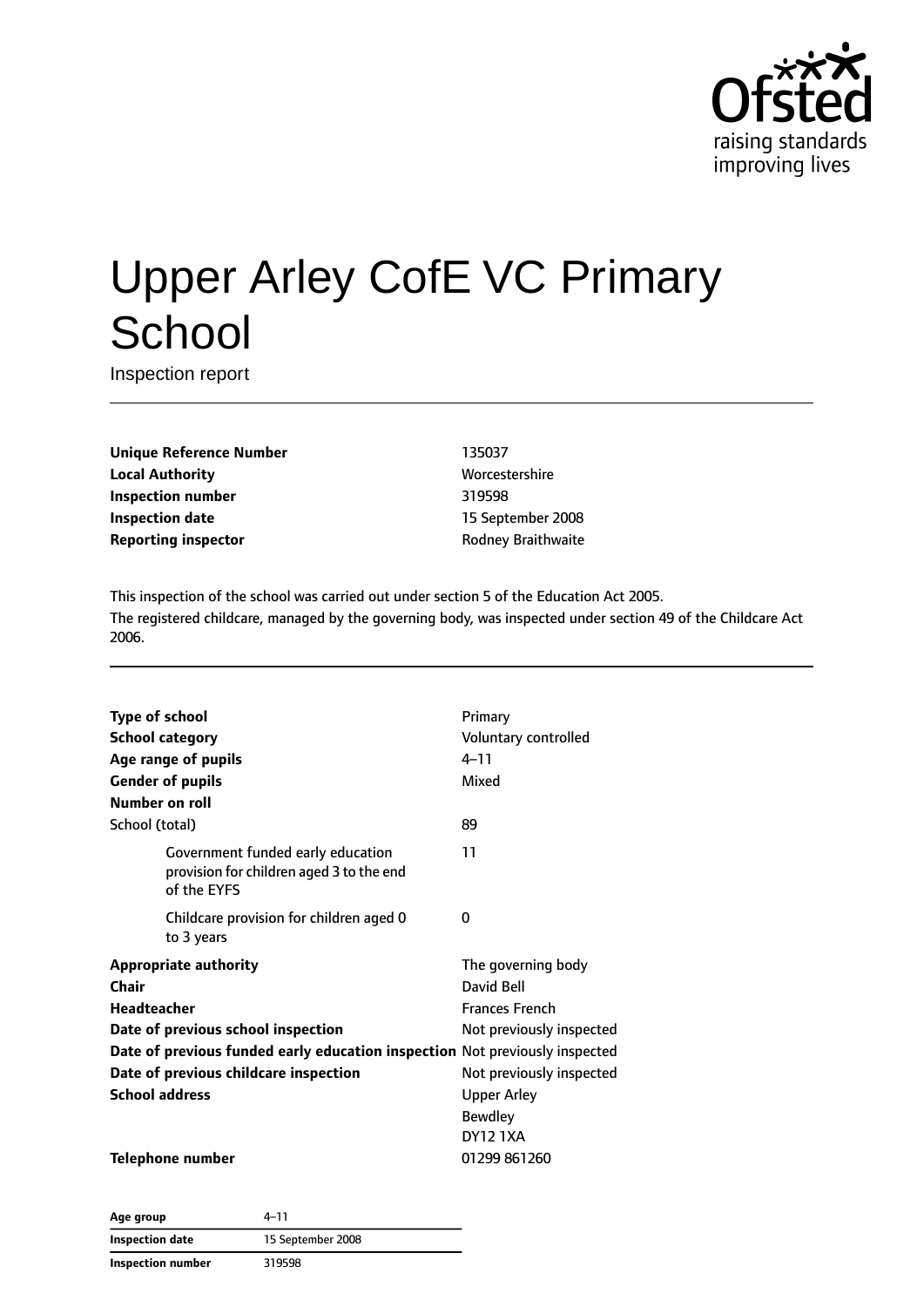**Fax number** 01299861114

| Age group         | 4–11              |
|-------------------|-------------------|
| Inspection date   | 15 September 2008 |
| Inspection number | 319598            |

 $\overline{\phantom{a}}$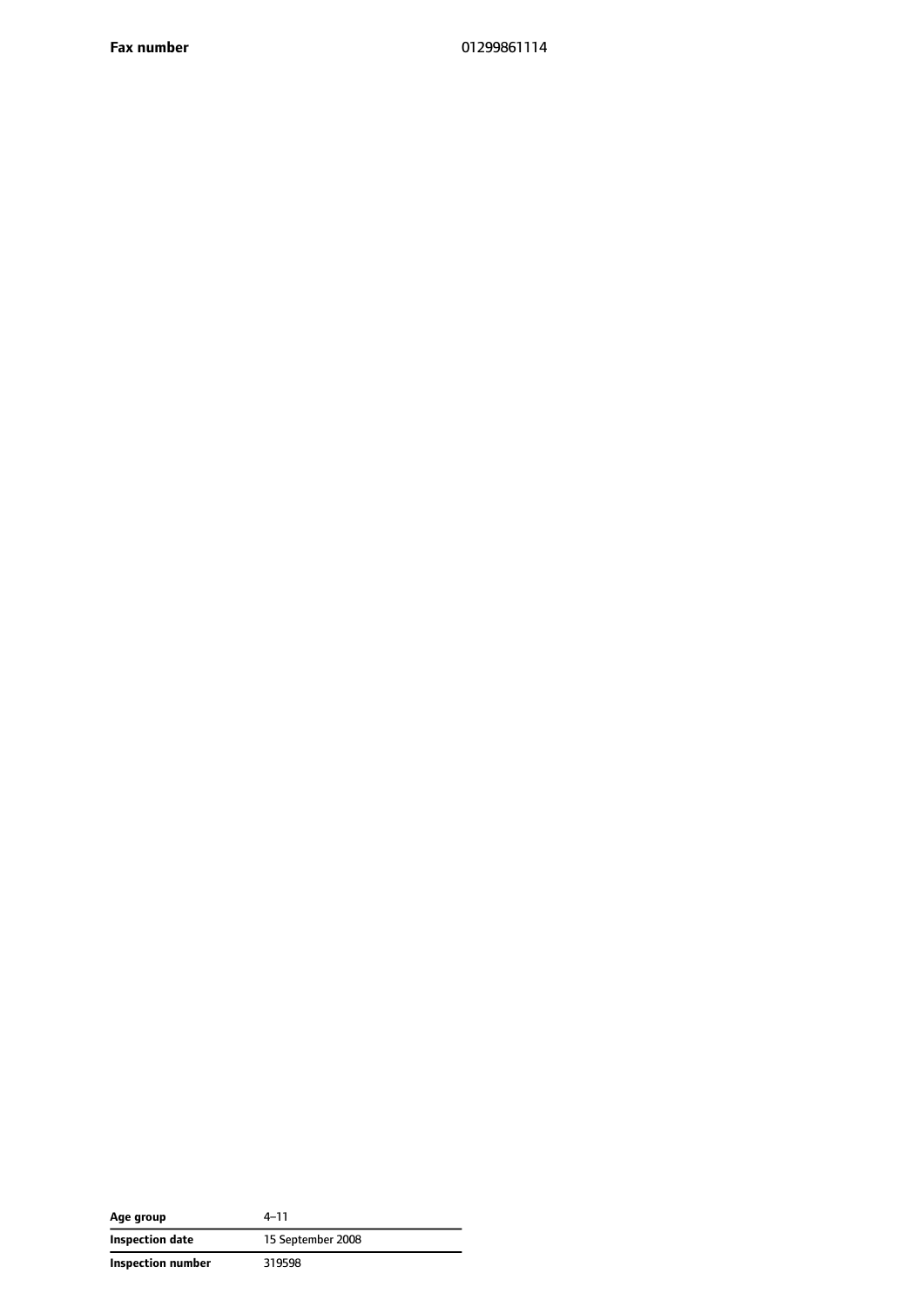.

<sup>©</sup> Crown copyright 2008

Website: www.ofsted.gov.uk

This document may be reproduced in whole or in part for non-commercial educational purposes, provided that the information quoted is reproduced without adaptation and the source and date of publication are stated.

Further copies of this report are obtainable from the school. Under the Education Act 2005, the school must provide a copy of this report free of charge to certain categories of people. A charge not exceeding the full cost of reproduction may be made for any other copies supplied.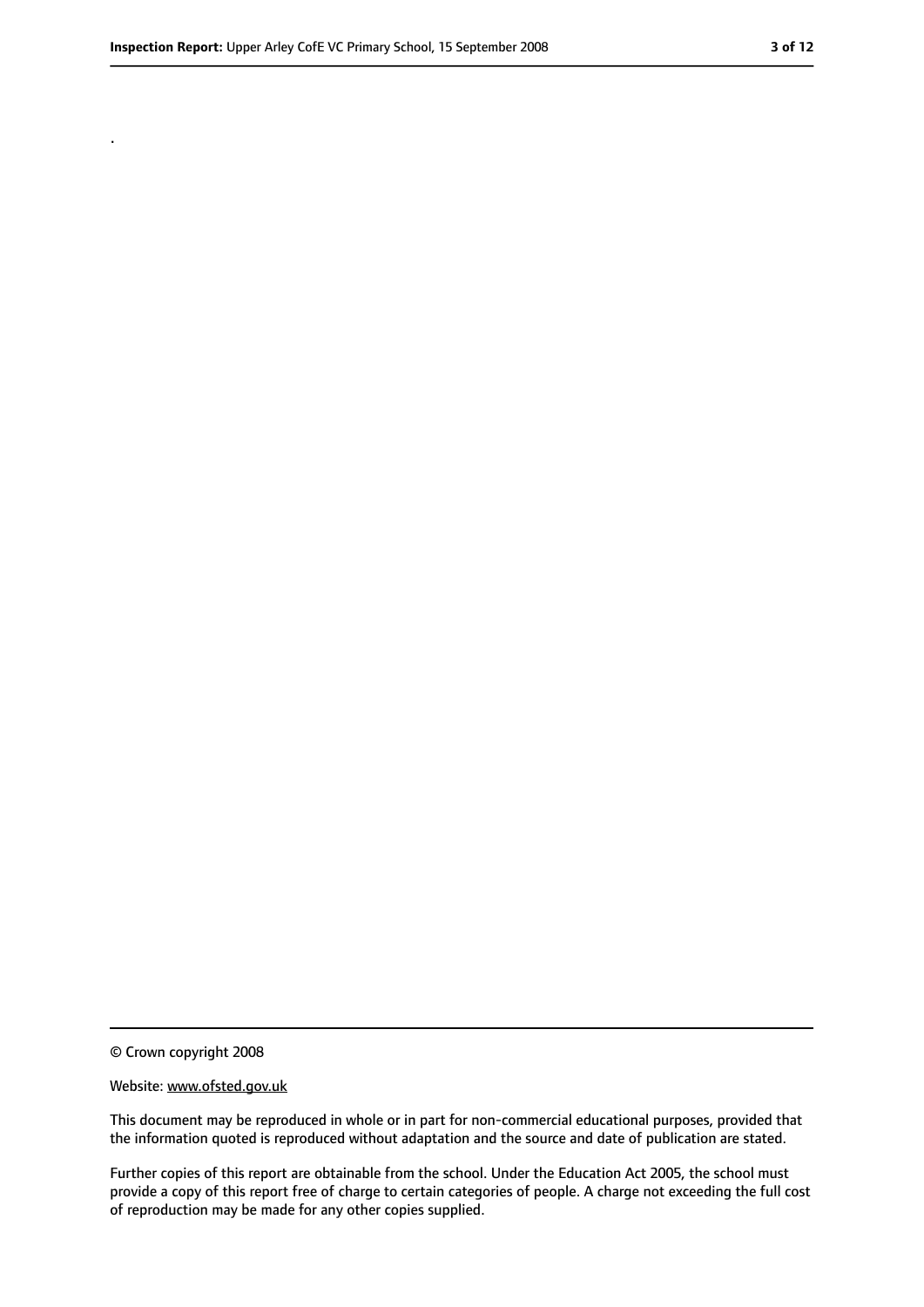# **Introduction**

The inspection was carried out by two Additional Inspectors.

## **Description of the school**

Upper Arley CofE VC Primary School has a below average number of pupils, and provides for the Early Years Foundation Stage [EYFS]. In 2007, the school changed from a first school to a primary school, following the reorganisation of schools in the Wyre Forest area. The school has a lower than average number of pupils with learning difficulties and/or disabilities. The proportion of pupils from minority ethnic backgrounds is much lower than average. There has been a high turnover of teaching staff in the last year. All four class teachers have been in the school for less than two years, and three of them are in their first year of teaching. There has been extensive building work on the school site for some months, which is ongoing, and has caused significant disruption to the school.

## **Key for inspection grades**

| Outstanding  |
|--------------|
|              |
| Satisfactory |
| Inadequate   |
|              |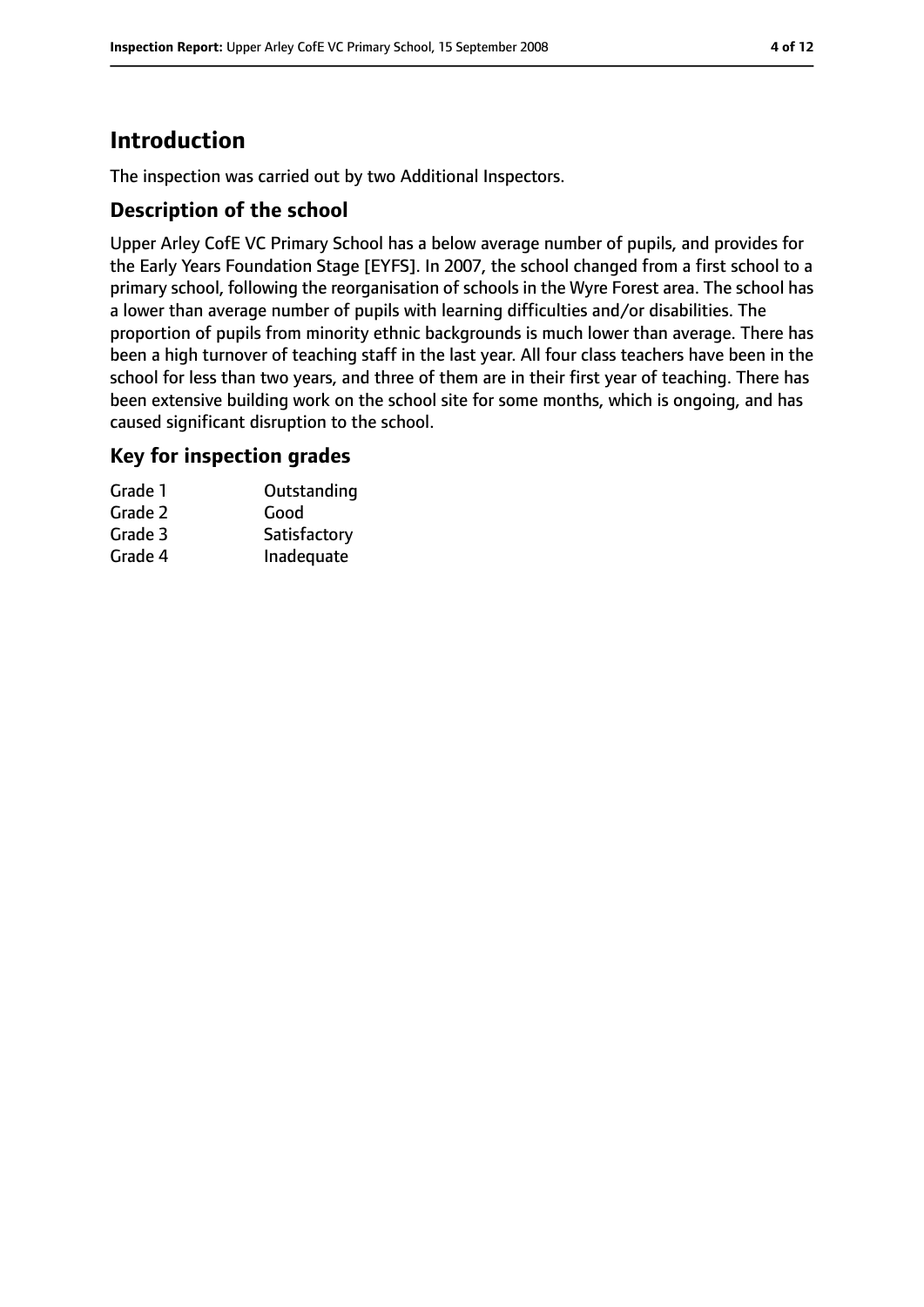# **Overall effectiveness of the school**

#### **Grade: 3**

Upper Arley CofE VC Primary school provides a satisfactory education for its pupils. The school has endured a very difficult year since local reorganisation resulted in its conversion from a first school to a primary school, with two additional year groups. The school building was inadequate so there has been a considerable amount of building activity in and around the school for several months. In addition, staffing difficulties have led to an almost entirely new teaching staff team being appointed from the start of this term. Although the present staff team is inexperienced, the outlook for the school and its pupils is very positive. The new staff, led supportively by the headteacher and senior teacher, are working well to establish a stimulating and caring learning environment from EYFS through to Year 6. A critical element during the school's tribulations has been the considerable support and guidance provided by the local authority (LA), which is continuing. This has led to improvements in the achievement and standards of pupils, which are now satisfactory, although mathematics is still lagging slightly and remains an area for improvement. It is important that this improvement is sustained, and that the promising start made by the new staff is built upon, through consistent monitoring and evaluation of teaching. It is also vital that the new building is completed assoon as possible. This applies especially to the accommodation for the EYFS, as children are at present based in a small temporary area with very limited outdoor learning provision. Nevertheless, these children are receiving a satisfactory start to their school life because staff are providing them with an appropriate range of learning activities. Parents are overwhelmingly positive about the school, and although a few have reservations, these apply almost entirely to the problems described, which are showing every sign of easing. This is because the school's present satisfactory capacity to improve is increasing rapidly.

Pupils are happy and very well cared for, which they appreciate. They show tremendous enthusiasm and enjoy all aspects of their life in school, especially their opportunities for practical experiences and 'fun' learning. A strong feature of the school is the very good relationships pupils have with each other and adults. Behavioural problems have been ironed out through the introduction of new strategies, and behaviour is good, or often better. Pupils with learning difficulties and/or disabilities make similar progress to their contemporaries, and the school provides good support for them through competent teaching assistants and good links and partnerships with other providers.

Teaching issatisfactory, and sometimes good. Pupilsin the oldest class have made good progress in the last year because of consistently good teaching. Teachers are planning effectively for the needs of their pupils, although, as yet, guidance for improvement is not consistently established through marking and individual targets. Many clubs, visits and visitors, and good involvement with the local community and church, enrich a satisfactory curriculum. The leadership and management of the school, including the EYFS, are satisfactory, although the two members of the senior management team carry a heavy load. Other staff are not yet in a position to take on management responsibilities, but the school is aware of the need to train them so that their skills can be implemented at the earliest opportunity. Challenging targets, with the advice of the LA, were set for Year 6 in 2008, the first year of reorganisation, but were not met. Much improved assessment procedures and learning indicate that pupils are likely to meet the school targets set for 2009. The governing body has improved its contribution to school management, and is now much more proactive as well as being strongly supportive.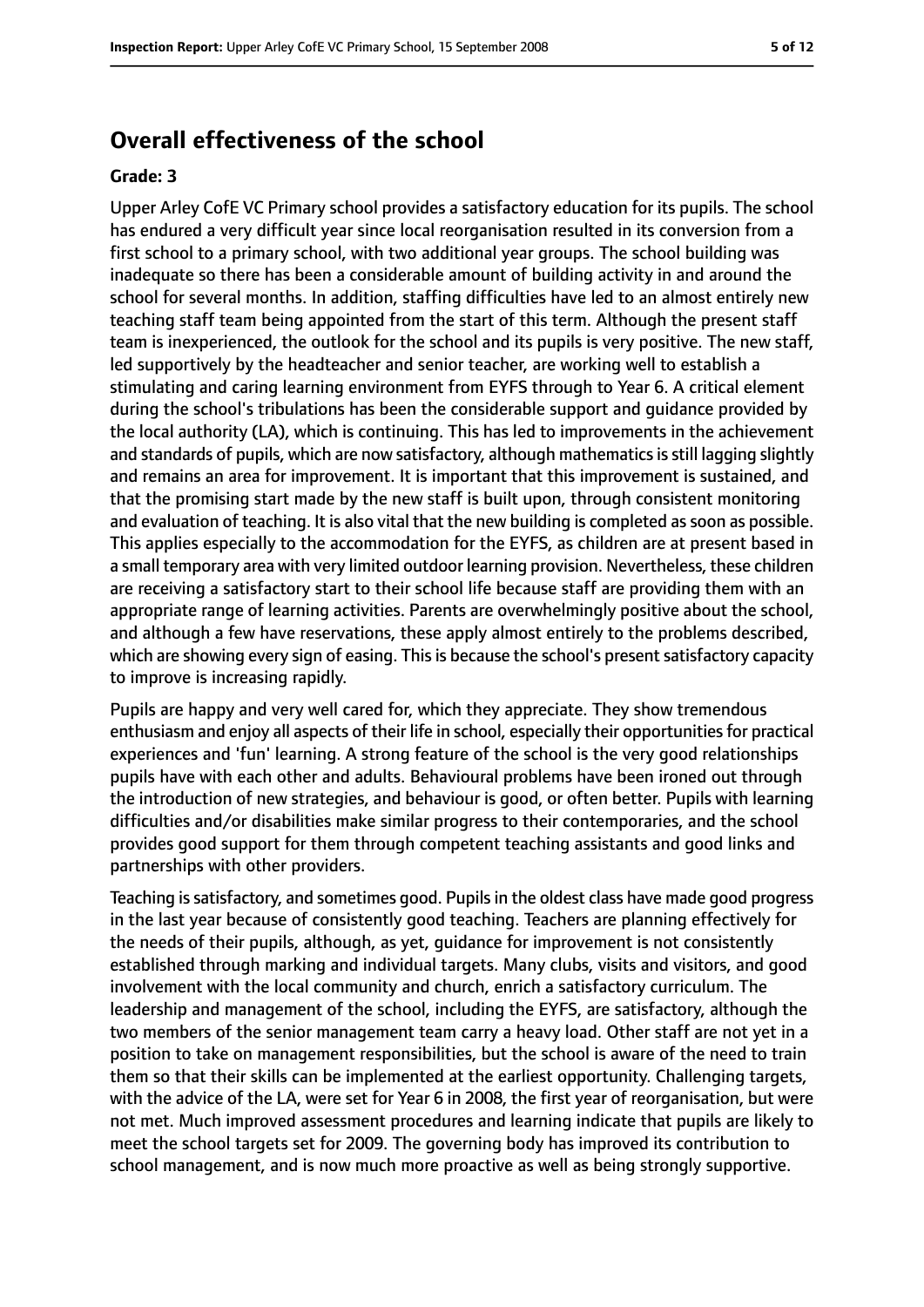# **Effectiveness of the Early Years Foundation Stage**

#### **Grade: 3**

The overall effectiveness of the EYFS is satisfactory, with some good features. Children have very positive attitudes to life in school, behave well and are very eager to participate in all their many activities. They mix happily with each other and adults and are developing confidence and independent skills. Most come into the EYFS with the skills expected for their age and achieve satisfactorily in all areas of development, entering Year 1 with average skills in all areas of learning. The school has very effective links with local nurseries, and works closely and positively with all parents. The new class teacher has made a very promising start in spite of considerable restrictions in space caused by the class being in temporary accommodation during the extensive building work. She and her competent team of assistants ensure that children have access to all areas of learning in an attractive and stimulating environment. The class is able to make frequent learning forays into the attractive school grounds. The provision for the welfare of children in EYFS is good. Learning areas are safe and secure, and staff have a good understanding of welfare needs and promote social and physical development effectively. The leadership and management of the EYFS are overseen at present by the headteacher, and are satisfactory.

## **What the school should do to improve further**

- ■
- Ensure that the monitoring, evaluation and support of teaching and learning lead to sustained improvement in achievement and standards, particularly in mathematics.
- Establish, as a matter of urgency, the EYFS in a suitable learning environment, in order to meet the children's needs more fully.
- Develop strategies for the professional development of teaching staff so that leadership and management responsibilities can be distributed more evenly.

A small proportion of schools whose overall effectiveness is judged satisfactory but which have areas of underperformance will receive a monitoring visit by an Ofsted inspector before the next Section 5 inspection.

# **Achievement and standards**

#### **Grade: 3**

Standards throughout the school are average, although a growing number of pupils are reaching above average levels. A combination of the reorganisation of the school and significant turnover in teaching staff resulted in a difficult year for the school in 2007-08, especially in reaching predicted standards in Years 3, 4 and 6. As a result, some pupils underachieved and the attainment of a significant number of pupils was below that expected and predicted by the school, especially in mathematics. Rapid remedial action has been taken, very well guided and supported by the LA, and this has resulted in considerable recent improvement in achievement throughout the school. There is substantial evidence that pupils throughout Key Stage 2 are now achieving at least satisfactorily in English and science, and are making good gains in progress in mathematics. Pupils in Years 1 and 2 are maintaining their previously satisfactory progress. Encouragingly, the action taken by the school is enabling a number of pupils to make much faster progress than in the past. Progress is satisfactory across the school, and good in the Year 5/6 class, which is an improvement. Pupils with learning difficulties and/or disabilities also make satisfactory progress. There is some evidence that boys have made less progress than girls, especially in English, but this picture is also improving as a result of school action.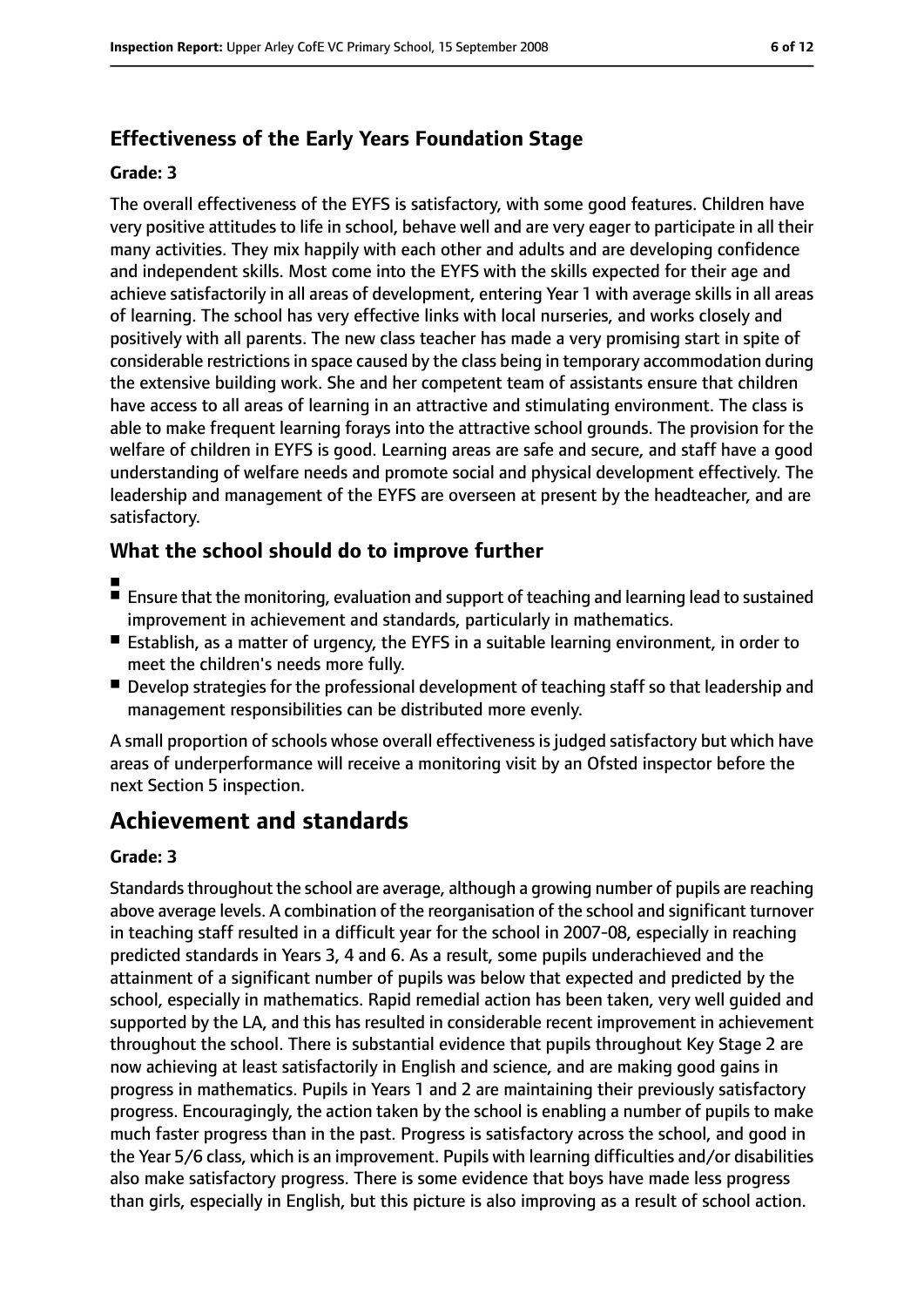# **Personal development and well-being**

#### **Grade: 2**

Pupils show great enthusiasm for their life in school, and clearly much enjoy their learning and friendships. In conversation, they variously describe it as 'breathtaking', 'homely, we are just one big family' and, importantly, 'fair'. This positive attitude to school, confirmed by good attendance, contributes strongly to pupils' good personal development. They also behave very well around the school and in class, which they say is much improved this year. Behaviour and achievement have been helped by a well-understood 'zone'system of awards. Pupils understand the importance of being healthy, the school holding both Healthy Schools and Active Mark awards. Spiritual, social, moral and cultural development is good. The school enjoys strong links with the church, and promotes a variety of visits and eventsthat explore and celebrate different faiths and cultures. Pupils are adamant that they are safe in school and that there are no problems with bullying. As one said, 'We learn discipline here'. They have good opportunities to join clubs such as eco-schools, ocarina, art and craft, and enjoy taking part in local community activities. These include meeting royalty and taking part in an Arts festival in Bewdley. There is an active school council, which has promoted improvements to toilets and requested cooked food and a fruit stand. Preparation for their future adult life is satisfactory as pupils develop sound skills in literacy, numeracy and teamwork.

# **Quality of provision**

# **Teaching and learning**

#### **Grade: 3**

The almost entirely new teaching staff have made a bright start to providing a standard of education and learning opportunities that are at least satisfactory. Nearly all teaching and learning observed in the inspection was good, and teachers have a consistently enthusiastic, caring and well-organised approach to teaching. However, it is too early to judge the impact on learning over the long term of the new team of teachers. They have very good relationships with their pupils, and generally high expectations of them. Their planning is consistent across the school, providing for all abilities, and new assessment procedures are being effectively introduced. Teachers are conscious of the need to make learning stimulating and fun, such as the challenge to the Year 3/4 class to use a number bond code to find out who had committed a crime in the school. They also use smart boards well to enhance learning. Teachers work well with a dedicated team of teaching assistants, who make strong contributions to learning, especially with those pupils who have learning difficulties and/or disabilities. A consistent approach to marking and guidance to pupils on their personal learning targets are not yet fully established across the school.

## **Curriculum and other activities**

#### **Grade: 3**

The school provides a satisfactory and broad curriculum. The change of the school's status has resulted in classes being organised into mixed year groupsin Years 1 to 6. The school is conscious of the need to provide a rich 'rolling' two-year curriculum which avoids pupils repeating earlier learning experiences, and is steadily implementing this new approach. Literacy and numeracy skills are being developed satisfactorily across the curriculum. Opportunities are also being provided for the development of foreign languages in the school, and much improved provision of equipment is helping to enhance learning in information and communication technology.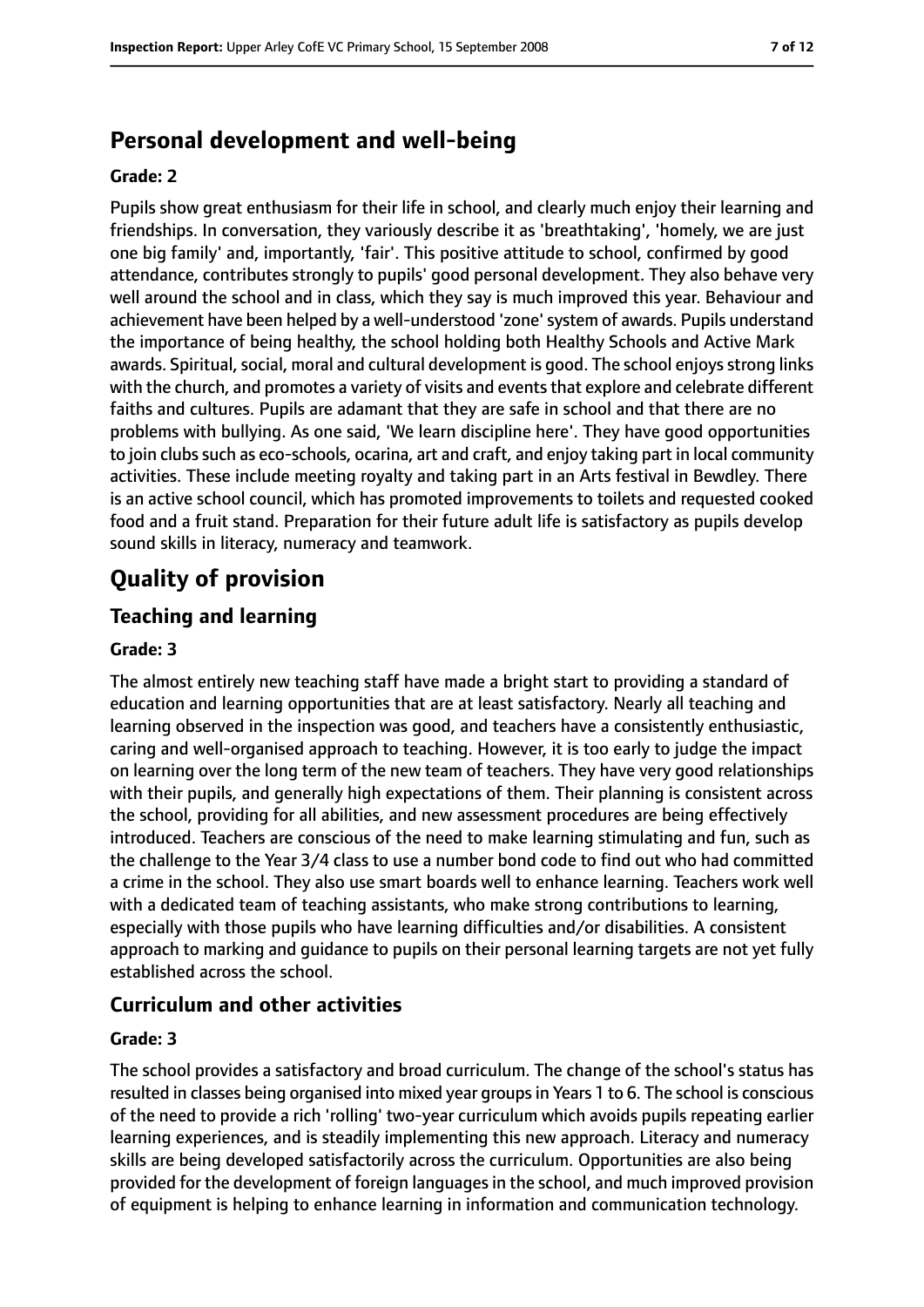The school offers many varied enrichment opportunities, such as visits to museums, a residential outdoor education centre, a synagogue and an arboretum. There is a good range of after-school clubs, and pupils occasionally work on projects with pupils from other local schools. These opportunities make a good contribution to the pupils' personal development.

#### **Care, guidance and support**

#### **Grade: 3**

Pastoral support is strong because the school provides a good level of care and welfare, and staff appreciate the needs of those needing extra support, especially looked-after children. The school has good partnerships with outside agencies, such as the Noah's Ark Trust, and social services in several authorities. It also works closely with parents to ensure that the needs of all pupils are known and understood. Good procedures for monitoring attendance are in place, leading to an improvement in recent years. Procedures to promote child protection and safety are robust. Arrangements for tracking pupils' academic progress have improved, and are now satisfactory. Target setting for pupils has been introduced, but is fairly generalised as yet, and pupils are vague about what and how they must improve.

# **Leadership and management**

#### **Grade: 3**

The leadership and management of the school have recovered well from a number of difficulties caused by reorganisation and the disruption caused by ongoing building works. The headteacher is widely respected by the school community for her care and concern for the welfare of children and pupils. She has shown determination in taking some difficult decisions and is now building an almost completely new team to take the school forward. She has been well supported in this by the senior teacher who has taken on a number of major responsibilities with enthusiasm and success. The LA has also given significant help to the management of the school during these changes. As a result, the new team in the school is showing a satisfactory and rising capacity to improve. Achievement has already moved upwards and the school's academic targets are now realistic, challenging but attainable. At present, the headteacher and senior teacher carry a large management load because other staff have no previous management experience. The school is considering how this can be more evenly spread in the medium term. The school's self-evaluation is satisfactory but insufficiently evaluative of the impact of actions taken. Community cohesion is strongly and effectively promoted throughout the school, and enriches the lives of the pupils. The new governing body is now finding its feet and members are offering fresh skills to enhance the management of the school.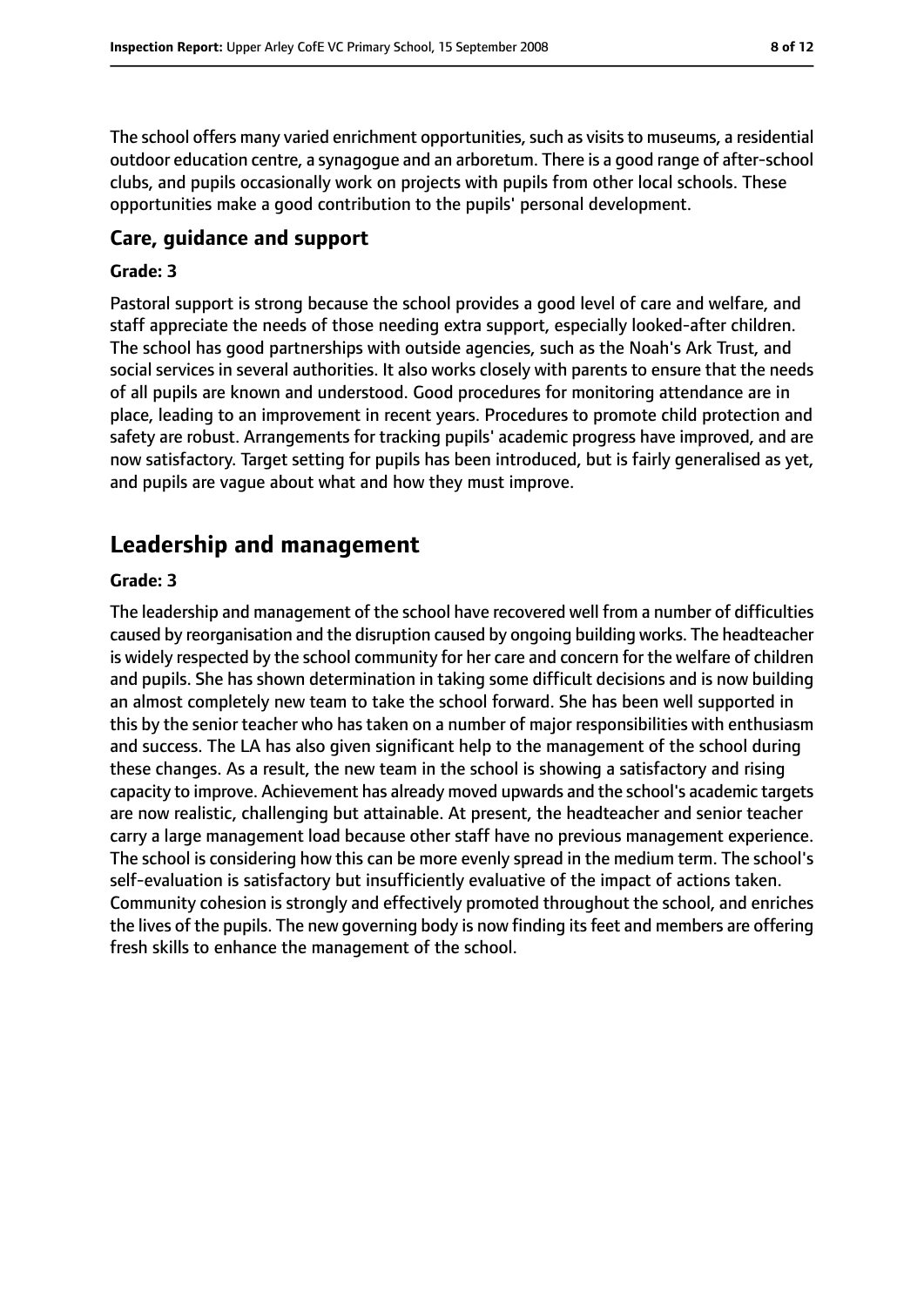**Any complaints about the inspection or the report should be made following the procedures set out in the guidance 'Complaints about school inspection', which is available from Ofsted's website: www.ofsted.gov.uk.**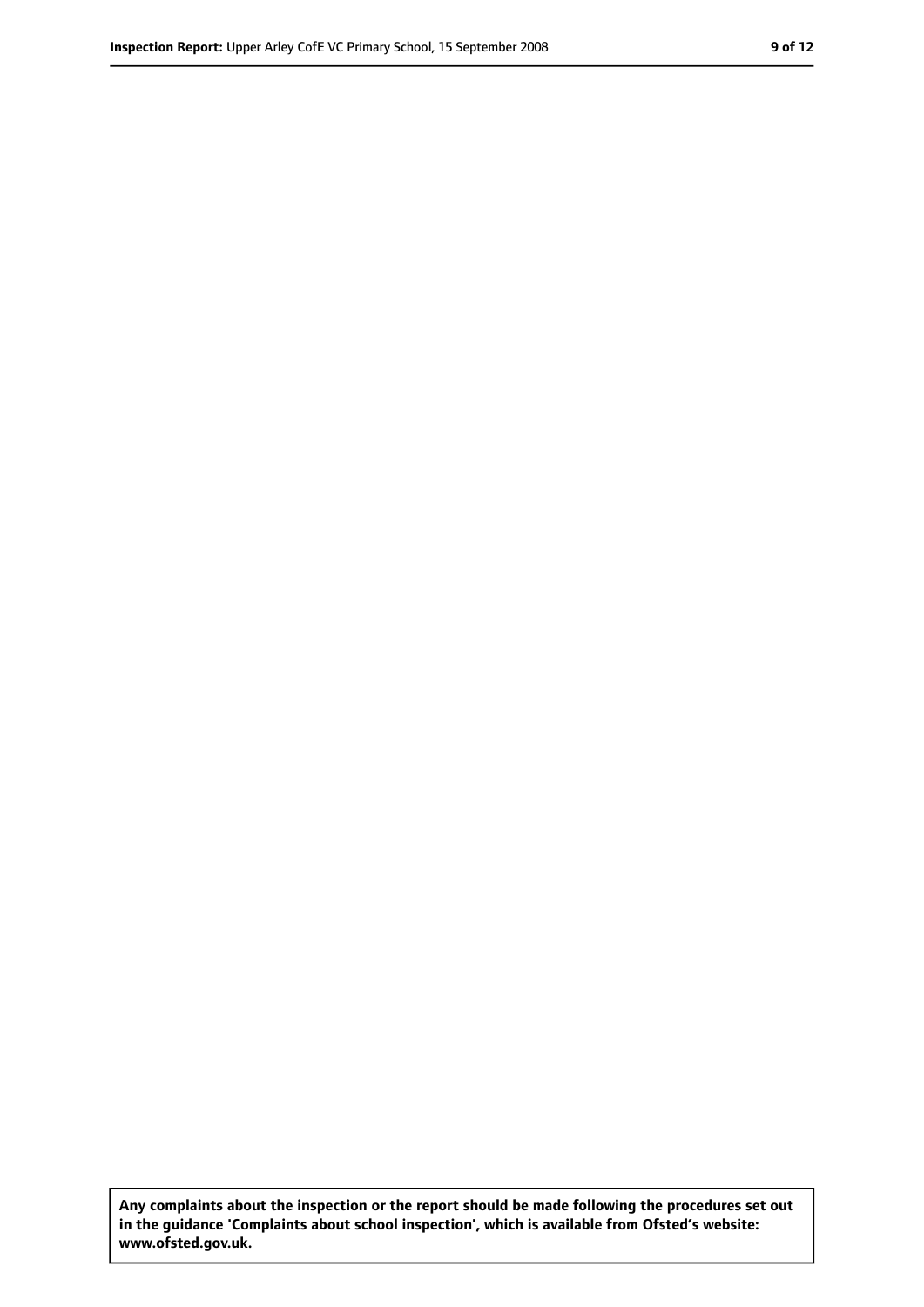# **Inspection judgements**

| Key to judgements: grade 1 is outstanding, grade 2 good, grade 3 satisfactory, and | <b>School</b> |
|------------------------------------------------------------------------------------|---------------|
| arade 4 inadequate                                                                 | Overall       |

## **Overall effectiveness**

| How effective, efficient and inclusive is the provision of<br>education, integrated care and any extended services in meeting the<br>needs of learners? |     |
|---------------------------------------------------------------------------------------------------------------------------------------------------------|-----|
| Effective steps have been taken to promote improvement since the last<br>inspection                                                                     | Yes |
| How well does the school work in partnership with others to promote learners'<br>well being?                                                            |     |
| The capacity to make any necessary improvements                                                                                                         |     |

# **Effectiveness of the Early Years Foundation Stage**

| How effective is the provision in meeting the needs of children in the<br><b>EYFS?</b>       |  |
|----------------------------------------------------------------------------------------------|--|
| How well do children in the EYFS achieve?                                                    |  |
| How good are the overall personal development and well-being of the children<br>in the EYFS? |  |
| How effectively are children in the EYFS helped to learn and develop?                        |  |
| How effectively is the welfare of children in the EYFS promoted?                             |  |
| How effectively is provision in the EYFS led and managed?                                    |  |

# **Achievement and standards**

| How well do learners achieve?                                                                               |  |
|-------------------------------------------------------------------------------------------------------------|--|
| The standards <sup>1</sup> reached by learners                                                              |  |
| How well learners make progress, taking account of any significant variations<br>between groups of learners |  |
| How well learners with learning difficulties and/or disabilities make progress                              |  |

## **Annex A**

<sup>&</sup>lt;sup>1</sup>Grade 1 - Exceptionally and consistently high; Grade 2 - Generally above average with none significantly below average; Grade 3 - Broadly average to below average; Grade 4 - Exceptionally low.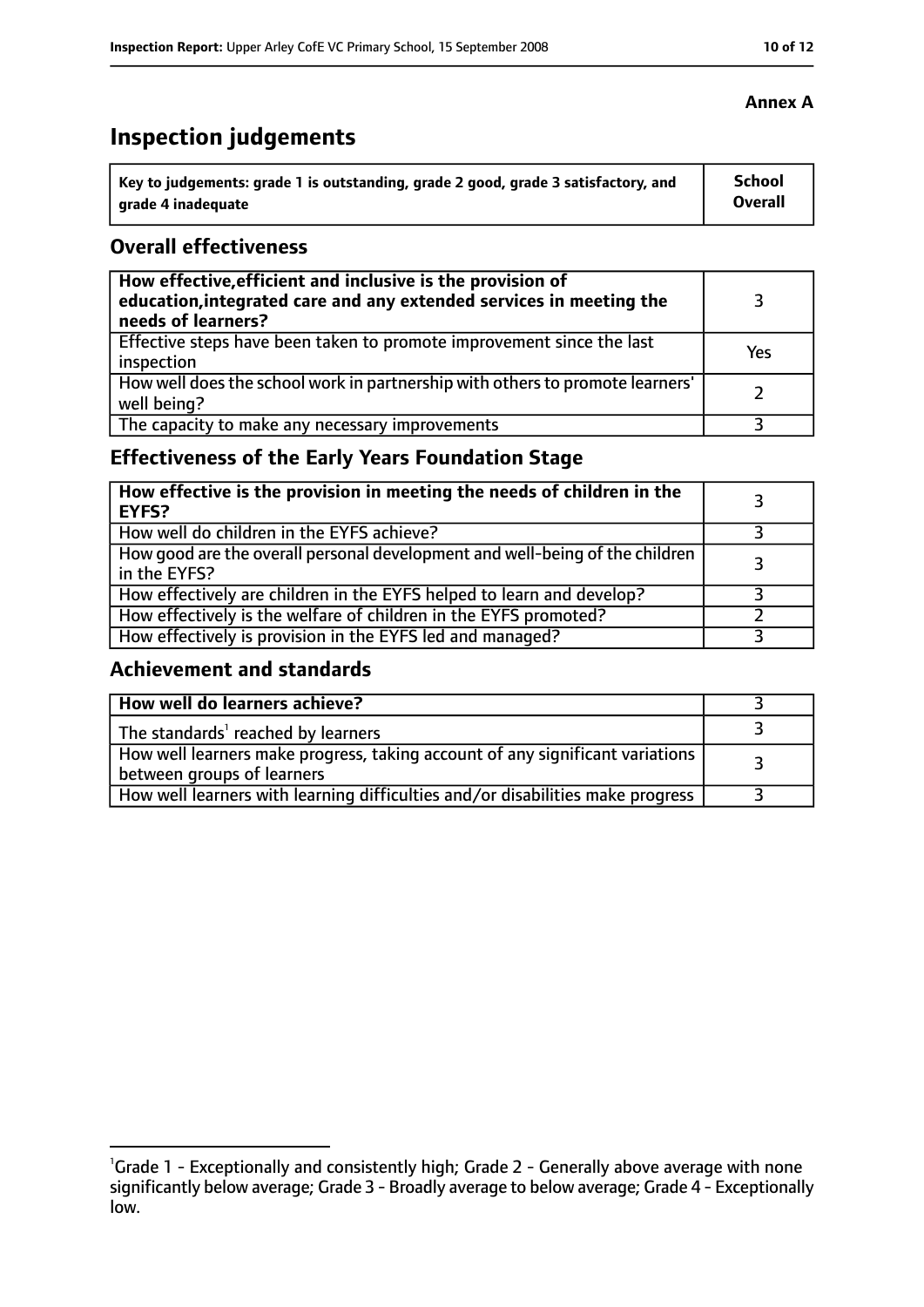# **Personal development and well-being**

| How good are the overall personal development and well-being of the<br>learners?                                 |  |
|------------------------------------------------------------------------------------------------------------------|--|
| The extent of learners' spiritual, moral, social and cultural development                                        |  |
| The extent to which learners adopt healthy lifestyles                                                            |  |
| The extent to which learners adopt safe practices                                                                |  |
| The extent to which learners enjoy their education                                                               |  |
| The attendance of learners                                                                                       |  |
| The behaviour of learners                                                                                        |  |
| The extent to which learners make a positive contribution to the community                                       |  |
| How well learners develop workplace and other skills that will contribute to<br>their future economic well-being |  |

# **The quality of provision**

| $\mid$ How effective are teaching and learning in meeting the full range of<br>  learners' needs?       |  |
|---------------------------------------------------------------------------------------------------------|--|
| How well do the curriculum and other activities meet the range of needs and<br>  interests of learners? |  |
| How well are learners cared for, quided and supported?                                                  |  |

# **Leadership and management**

| How effective are leadership and management in raising achievement<br>and supporting all learners?                                              |     |
|-------------------------------------------------------------------------------------------------------------------------------------------------|-----|
| How effectively leaders and managers at all levels set clear direction leading<br>to improvement and promote high quality of care and education |     |
| How effectively leaders and managers use challenging targets to raise standards                                                                 |     |
| The effectiveness of the school's self-evaluation                                                                                               | 3   |
| How well equality of opportunity is promoted and discrimination eliminated                                                                      | 3   |
| How well does the school contribute to community cohesion?                                                                                      |     |
| How effectively and efficiently resources, including staff, are deployed to<br>achieve value for money                                          | 3   |
| The extent to which governors and other supervisory boards discharge their<br>responsibilities                                                  |     |
| Do procedures for safequarding learners meet current government<br>requirements?                                                                | Yes |
| Does this school require special measures?                                                                                                      | No  |
| Does this school require a notice to improve?                                                                                                   | No  |